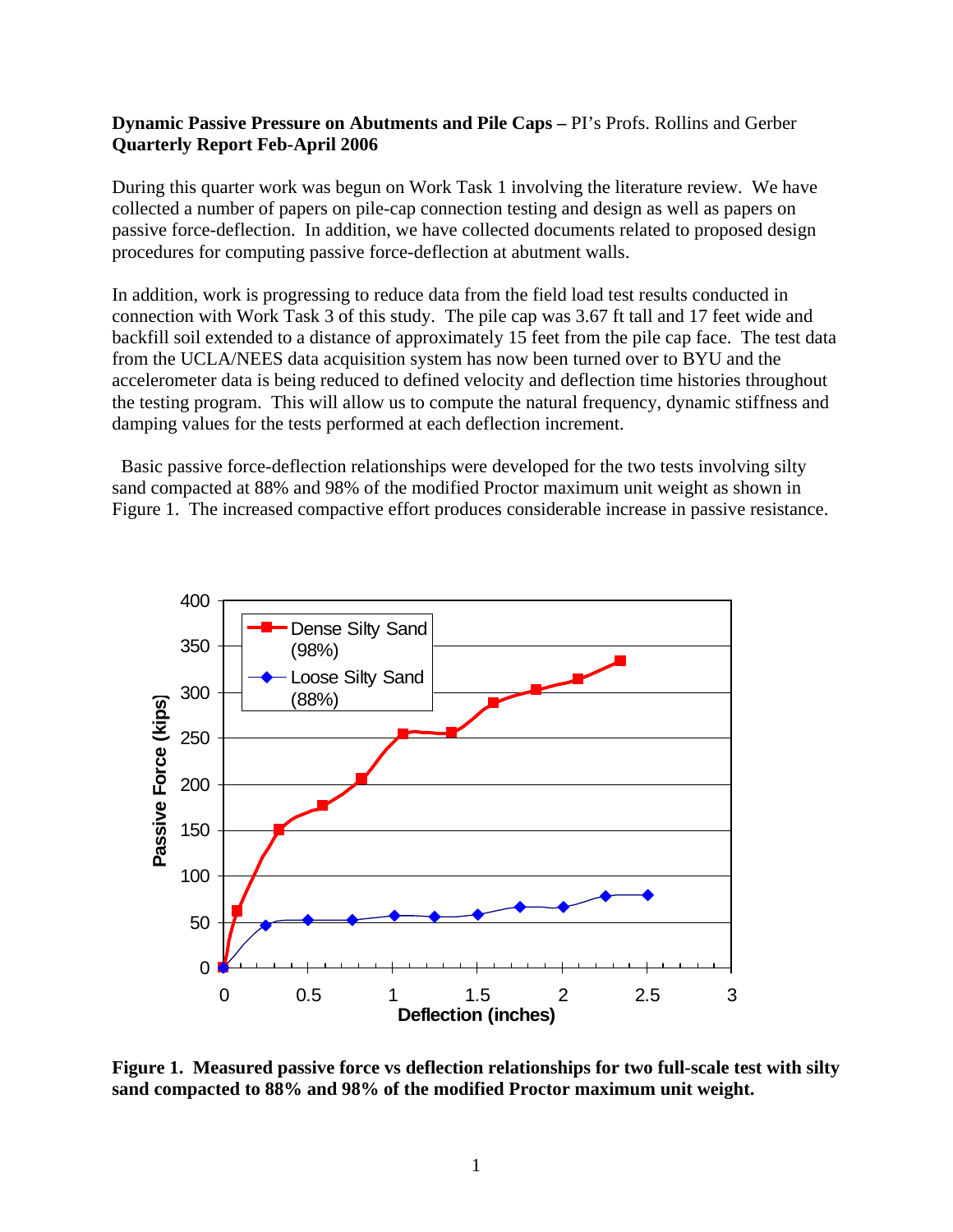In contrast with prevailing views, less movement was required to reach the ultimate passive resistance for the loose silty sand than for the dense silty sand. Even though the initial slope of the force-deflection curve is flatter for the loose silty sand, the ultimate value is reached after only about 0.5 inch of movement. Preliminary analyses indicate that this behavior is predicted quite well using the Mokwa-Duncan approach along with the soil properties measured in the field.

Tests were also performed using the loose silty sand backfill along with a well-compacted zone of sandy gravel adjacent to the pile cap tests were performed with compacted zones which were 3 ft and 6 ft thick. These tests indicate that compacting relatively thin zones (3 to 6 ft wide) of sandy gravel around a pile cap can significantly increase the passive resistance as illustrated in Figure 2. In this case, replacing a 3 ft zone of loose silty sand around the pile cap with compacted gravel increased the lateral resistance on the pile cap from an initial value of 60 kips to over 180 kips which is an increase of over 200%. Crack patterns from the tests, shown in Figure 3, indicate that the gravel zones increase the effective width of the pile cap and reduce the pressure on the loose silty sand behind it thereby increasing passive resistance.



**Figure 2. Passive force vs. deflection curves for loose silty sand against a 17 ft wide by 3.67 ft high pile cap and after excavation and replacement with 3 ft and 6 ft zones of compacted gravel backfill against the cap.**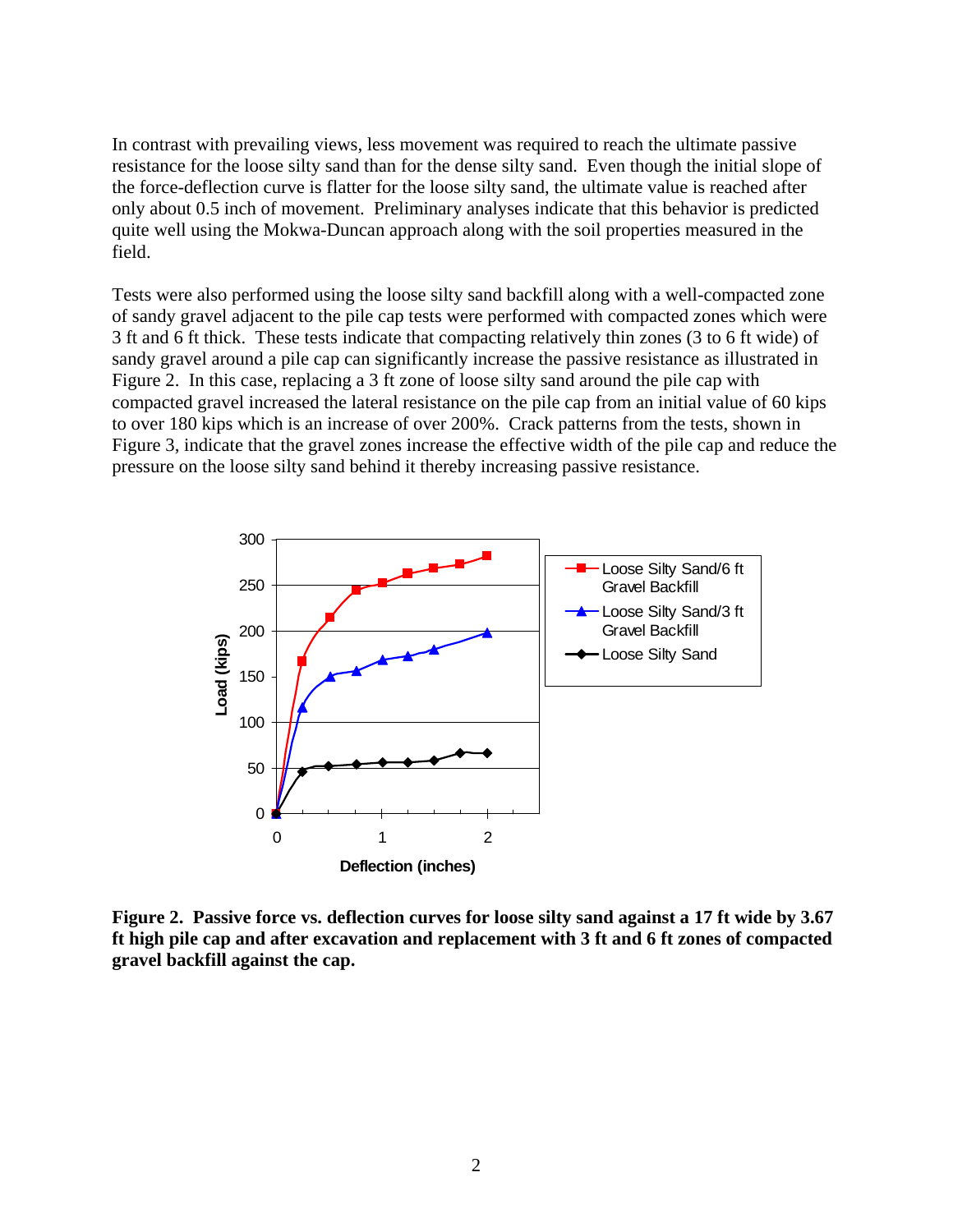

(a) 3 ft sandy gravel zone plus loose silty sand backfill (b) 6 ft sandy gravel zone plus loose silty sand backfill

## **Figure 3 Plan view of crack patterns behind a pile cap after excavation and replacement of loose silty sand with (a) a 3 ft and (b) a 6 ft zone of compacted sandy gravel behind the pile cap.**

Data reduction efforts are also being carried out on the pressure plate and Tekscan pressure sensitive film data. Figure 4 shows data from the upper and lower Tekscan sensor pads at four different load levels. As the applied load increases, the pressures clearly increase and there is also a trend for the pressure to increase with depth. During the next quarter comparisions witill be made between the pressure measured by the pressure plates and the Tekscan sensors.



**Figure 4. Color contours plots of pressure upper and lower Tekscan pressure panels at four different applied load levels.**